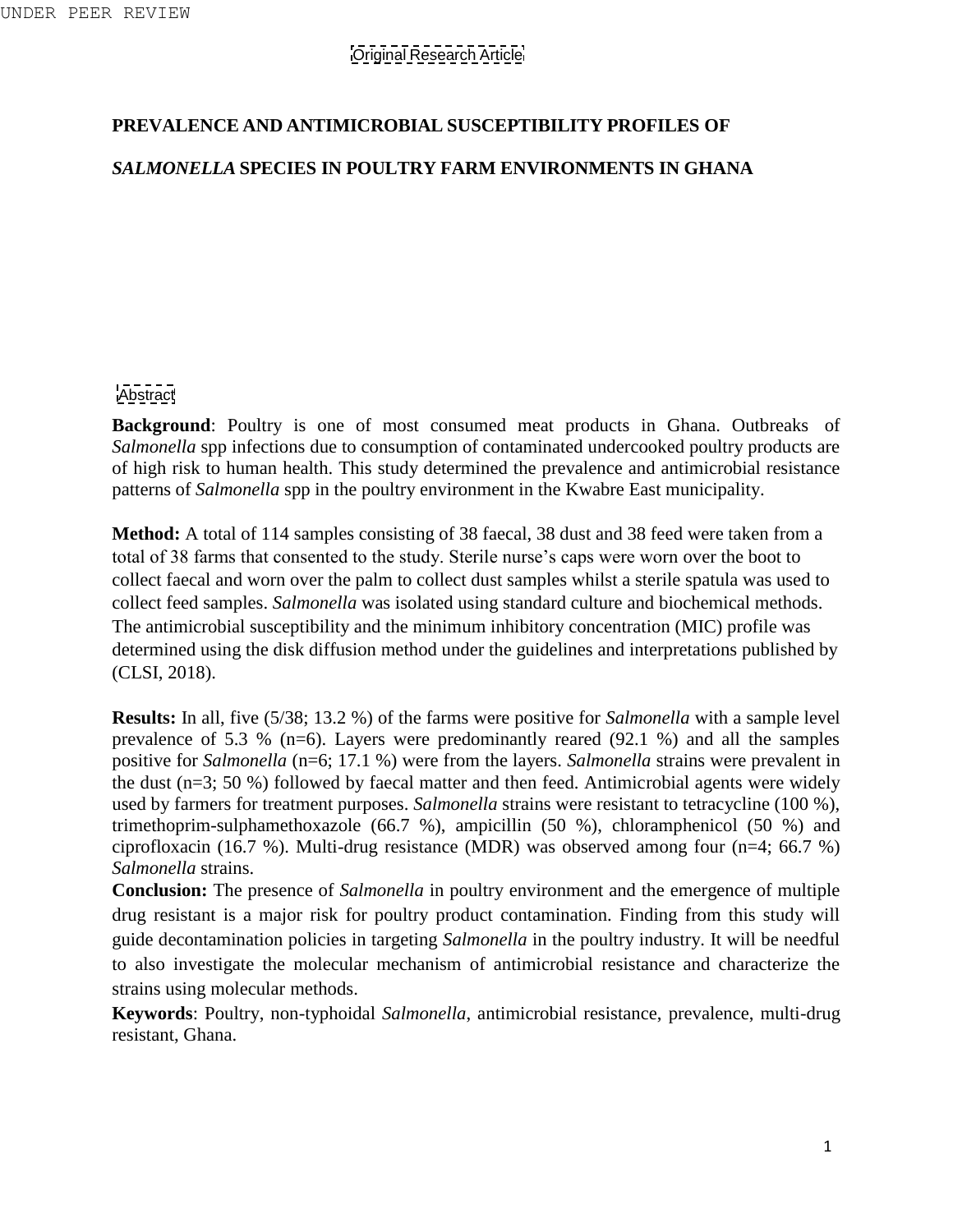### **1 BACKGROUND**

*Salmonella* is a foodborne pathogen, although ubiquitous, they are normally found in the intestine of animals and is often transmitted through the consumption of contaminated food, especially poultry products that are poorly cooked. *Salmonella* is considered a major cause of food poisoning in Europe [1]. Of concern is the frequent incrimination of *Salmonella* in outbreaks of human salmonellosis [2]. Hence, the presence of *Salmonella* species in the poultry production chain especially at the farm level is of public health concern. The rising prevalence of multi-drug resistance (MDR) serovars in both animals and humans, particularly resistance to clinically important antimicrobial agents, is an emerging concern worldwide [3]. The magnitude and intensity of resistance vary worldwide and are influenced by geographical variation and the rampant use of antimicrobials in both humans and veterinary medicine [4]. More worrying are *Salmonella* strains resistant to antimicrobials, leading to infections in humans that cannot be successfully treated with antimicrobial drugs that they were previously susceptible to [5].

In Ghana, few reports exist on the prevalence and antimicrobial resistance of non-typhoidal *Salmonella* in poultry. Non-typhoidal Salmonellae are important food-borne pathogens causing gastroenteritis worldwide. *Salmonella* strains that infect poultry are non-typhoidal. Andoh *et al*. [6], reported 44 % *Salmonella* prevalence in a study conducted in selected poultry farms in Accra and Kumasi, otherwise, most studies have reported non-typhoidal *Salmonella* on humans and meat more than foodborne animals [7].

A systematic literature review of previous studies showed that most of the *Salmonella* strains from poultry products and poultry farms were resistant to several antimicrobials. Since the information on farm level prevalence and antimicrobial susceptibility status can explain the level of public health risk associated with poultry products, this study, therefore, seeks to determine the prevalence and antimicrobial resistance patterns of *Salmonella enterica* in poultry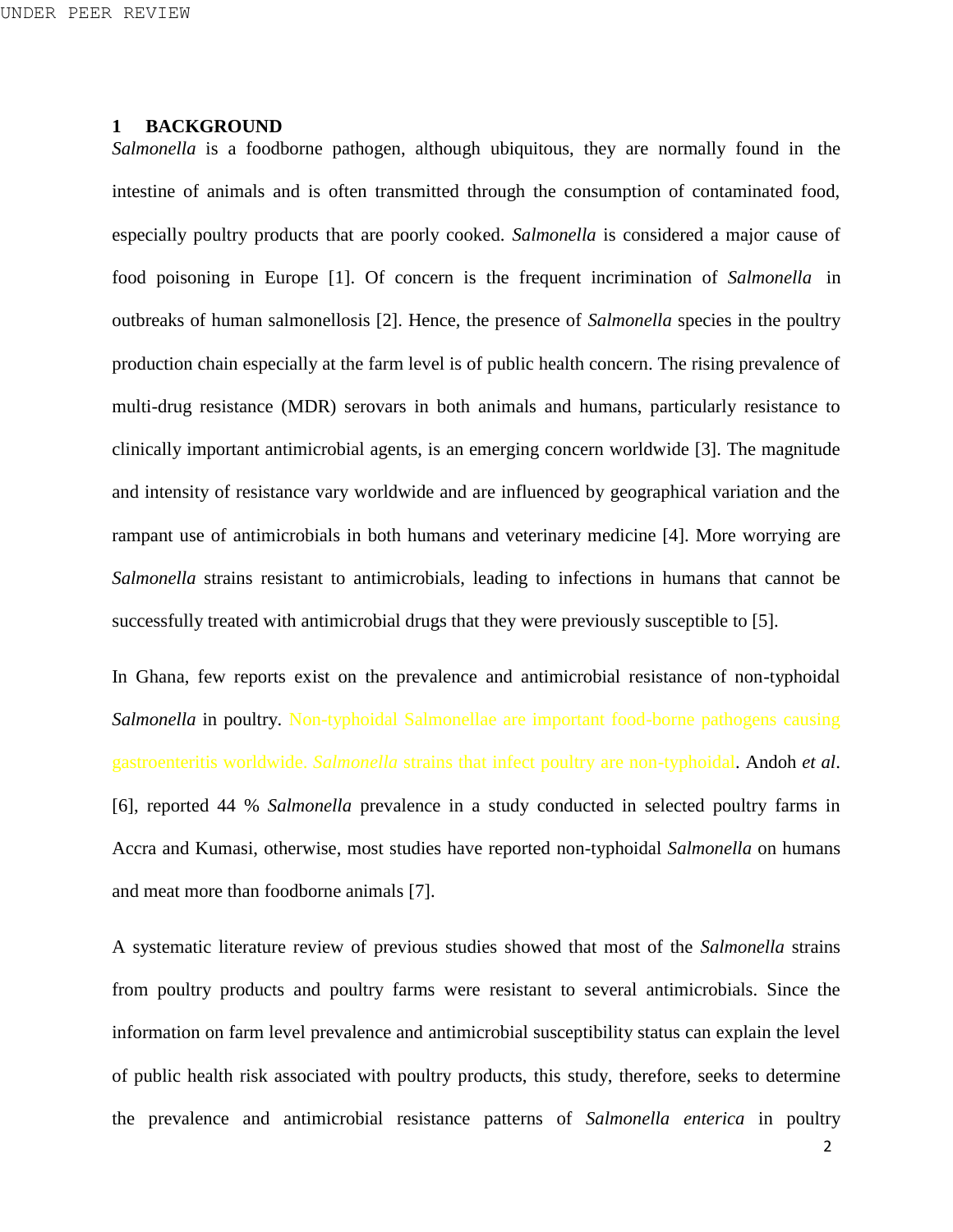environments in Kwabre East Municipality, Ghana.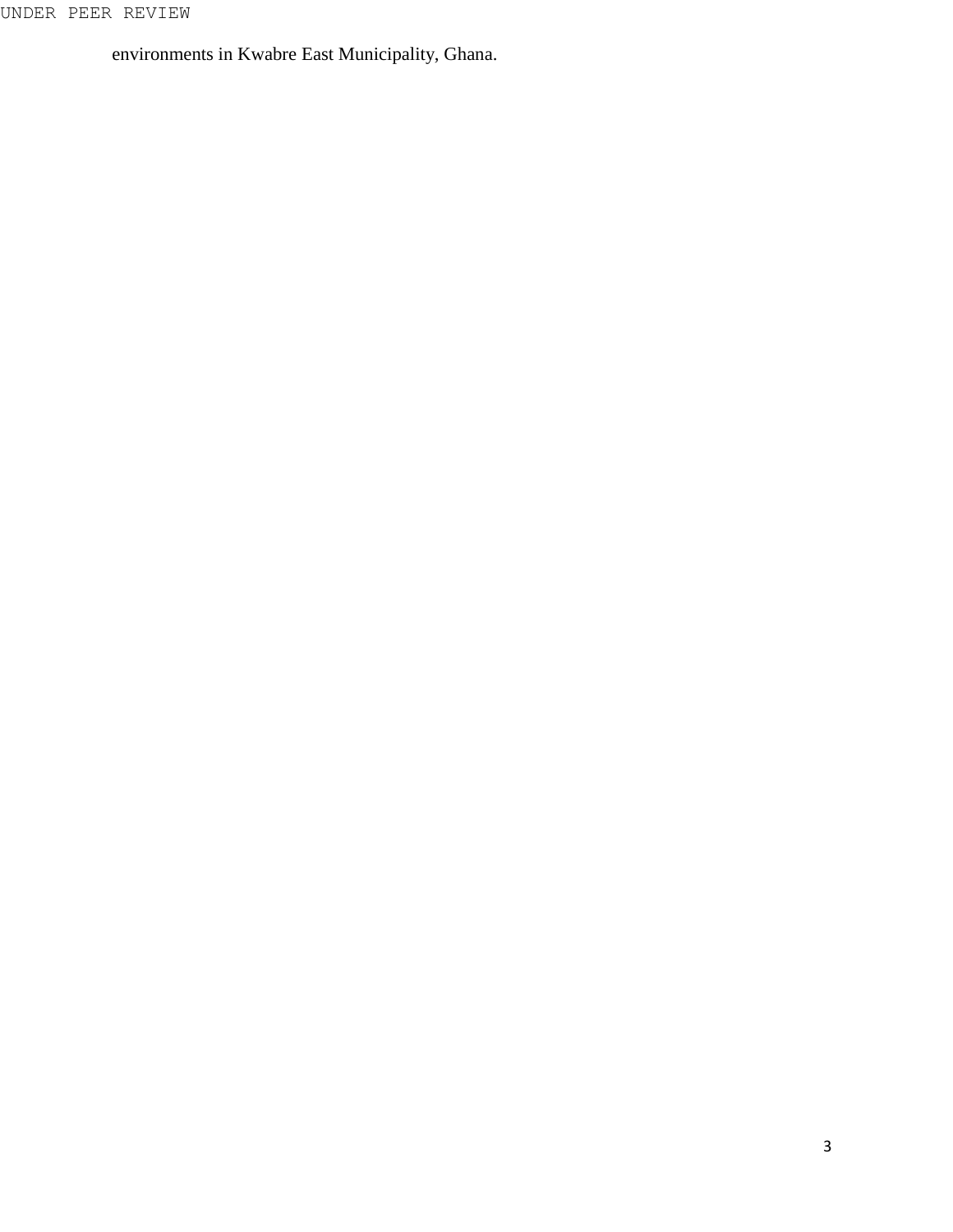### **2.0 Materials and methods**

### **2.1 Study design and study area**

A cross-sectional study was conducted across the communities in the Kwabre East municipality of the Ashanti region from September 2018 to January 2019.

To obtain relevant information from poultry farmers, a purposively structured questionnaire was used. Areas covered included type of farm; knowledge of withdrawal periods, knowledge on antimicrobial resistance, type of poultry kept (broiler or layer), flock size, antimicrobials used for the last one month, type of antimicrobial used, reasons for usage, and frequency of usage.

### **2.2 Sample collection**

At each poultry farm (n=38), faecal matter was taken using a pair of socks (nurses cap) worn over the boots of farmers, a method that has proven to recover *Salmonella* as compared with taking faecal matter samples directly in farmhouses [8]. At the point of entering into each pen for sampling, the base of the farmer's boots is covered with socks (elasticated nurses round cap, Shanghai Channeled Import and Export CO., Ltd. China) soaked in normal saline (0.90 %). After moving in a 'figure-of-eight'-like pattern around the pen perimeter, the socks were removed, turned aseptically, and placed in a sterile ziplock bag and labeled. Surfaces of pen, fence and cages were sampled in all flocks using saline moistened sterile nurse caps to gather dust particles and placed them individually in a labelled Ziploc bags.

Using a sterile spatula, approximately 10 g of feed from feeding troughs was gathered at each farm and put into sterile Ziploc bags. All samples were stored in an ice chest containing ice packs to maintain the storage temperature of between 0-4 °C and transported to the Pharmaceutical Microbiology Laboratory of Kwame Nkrumah University of Science and Technology in Kumasi where they were worked on.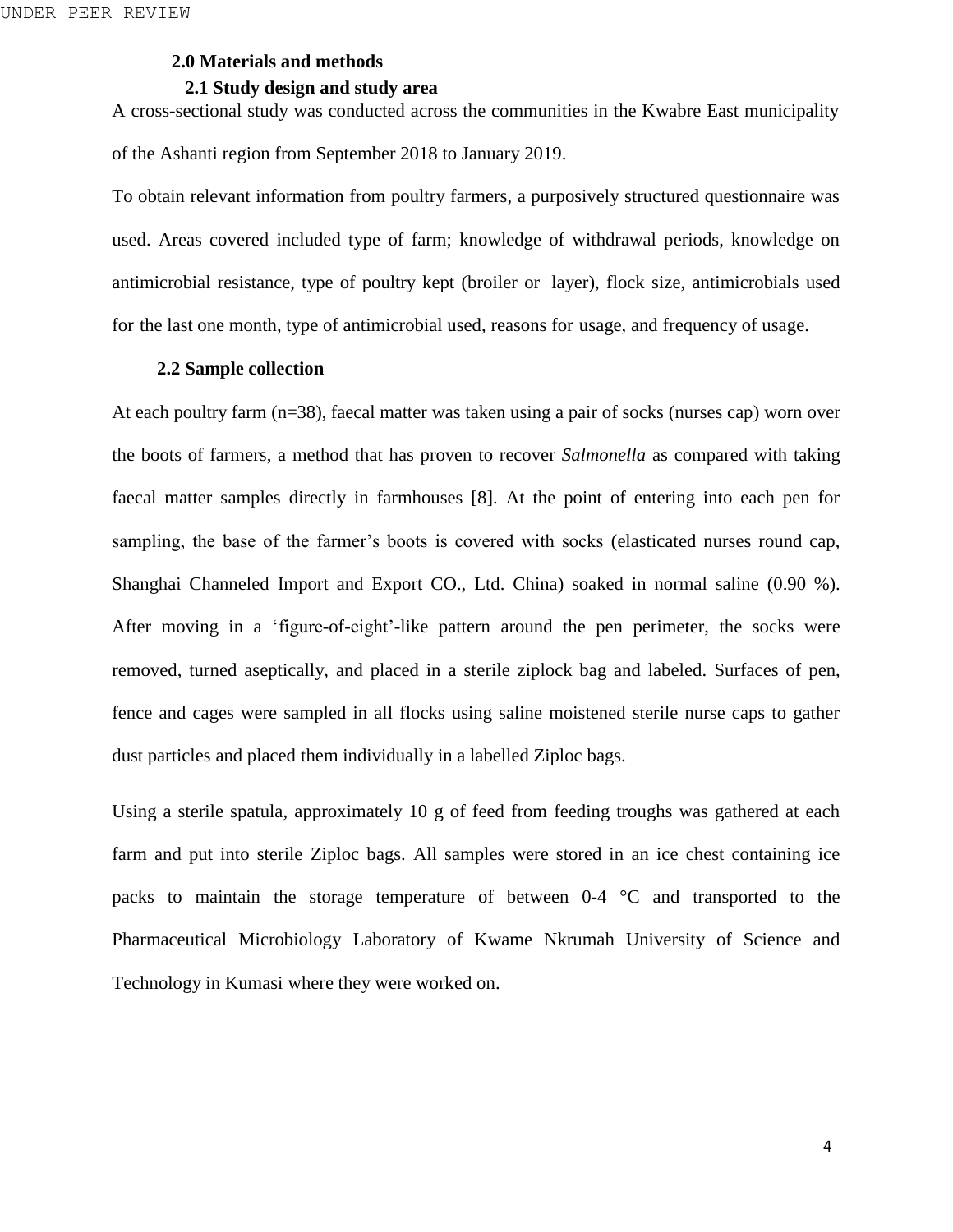#### **2.3 Culture and identification of** *Salmonella* **species**

*Salmonella* was isolated and identified using the standard ISO method [10]. All sock (nurse cap) samples, dust samples, and feed samples were put individually in the Ziploc bag, after which 225 ml buffered peptone (BPW) water (CM0509; OXOID Ltd. UK) was added and incubated for 24 h at 37 °C. An aliquot of the enriched BPW culture was transferred to selectively modified 10 mL Semi-solid Rappaport Vassiliadis broth (SRV) (ISO, CM1112 OXOID) and incubated for selective enrichment at 41.5  $\degree$ C for 24 h [11]. Each loopful SRV culture was streaked onto Bismuth sulphite agar (modified, CM0201, OXOID) and incubated for 24 h at 37 °C. The presumptive *Salmonella* isolates were confirmed with API-20E (bioMèrieux, France) and further serotyped using polyvalent antisera (Poly A-E + Vi, SSI, Denmark).

### **2.4 Antimicrobial susceptibility testing**

The antimicrobial susceptibility testing (AST) profile of each *Salmonella* isolate was determined using locally available antibiotics by the disk diffusion method in Mueller-Hinton agar in accordance with the guidelines and interpretations published by Clinical and Laboratory Standard Institute (CLSI) (CLSI, 2018). The strains were tested for their resistance to the following antimicrobials: ampicillin (AMP, 10 µg), chloramphenicol (CHL, 30 µg), cefoxitin (FOX, 30 µg), gentamicin (GEN, 10 µg), tetracycline (TET, 30 µg), trimethoprimsulfamethoxazole (SXT, 25 µg), ciprofloxacin (CIP, 10µg), amoxicillin-clavulanate (ANC, 30 µg) and ceftazidime (CAZ, 10 µg). Strains were classified as resistant or susceptible according to the epidemiological cut-off by CLSI.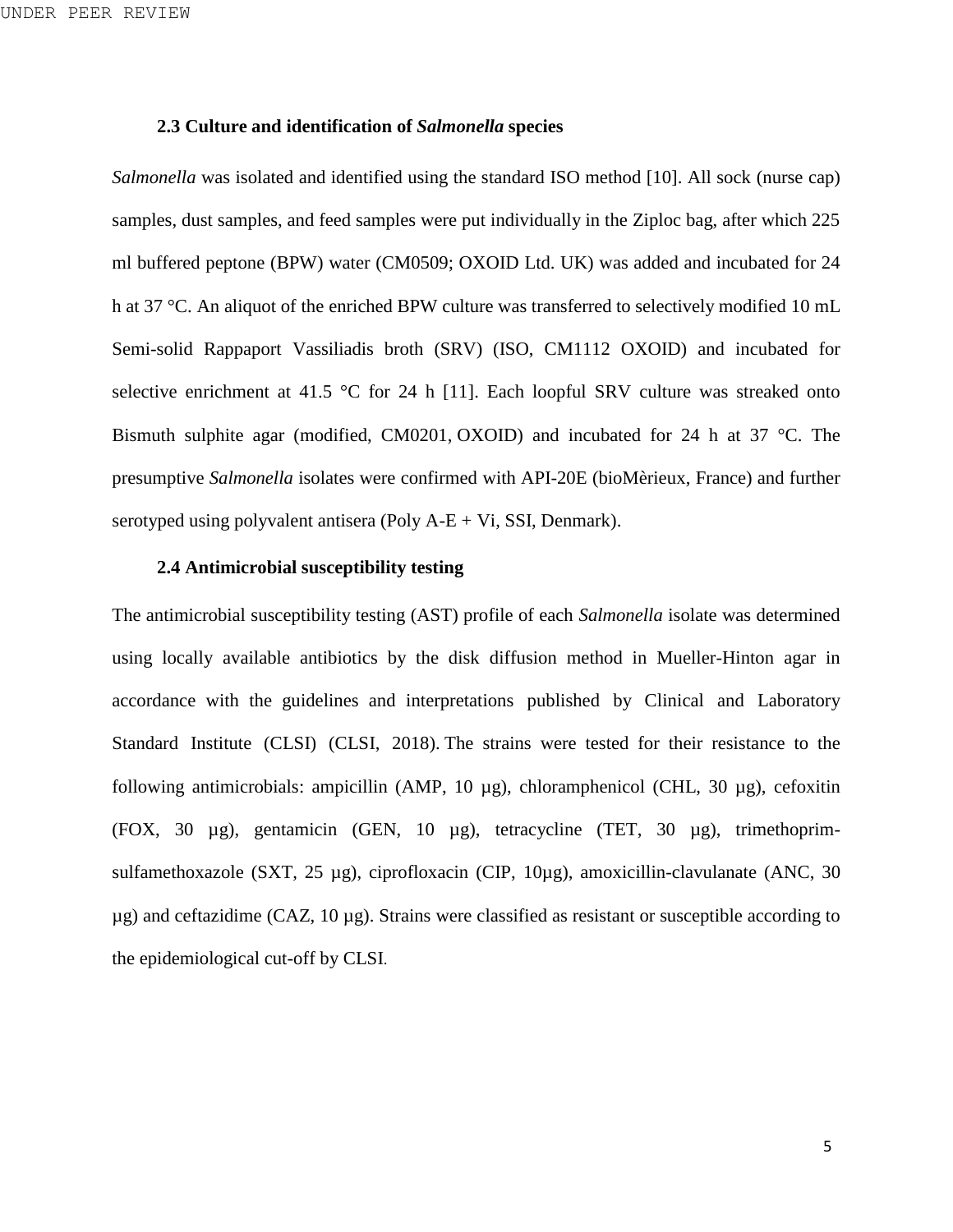## **2.5 Ethical statement**

The owner of each poultry farm was informed of the study purpose and oral permission was obtained before sampling. Participants consent was documented by responding to the

# **2.6 Statistical analysis**

Data analyzed from the various activities are provided in the form of summary tables and figures using Microsoft Excel spreadsheets, and GraphPad Prism version 8.0.2., San Diego, CA. Proportions of variables were presentation in percentages. Association of *Salmonella* detection with various factors was tested using Fisher's exact test and *p*-value < 0.05 was considered significant.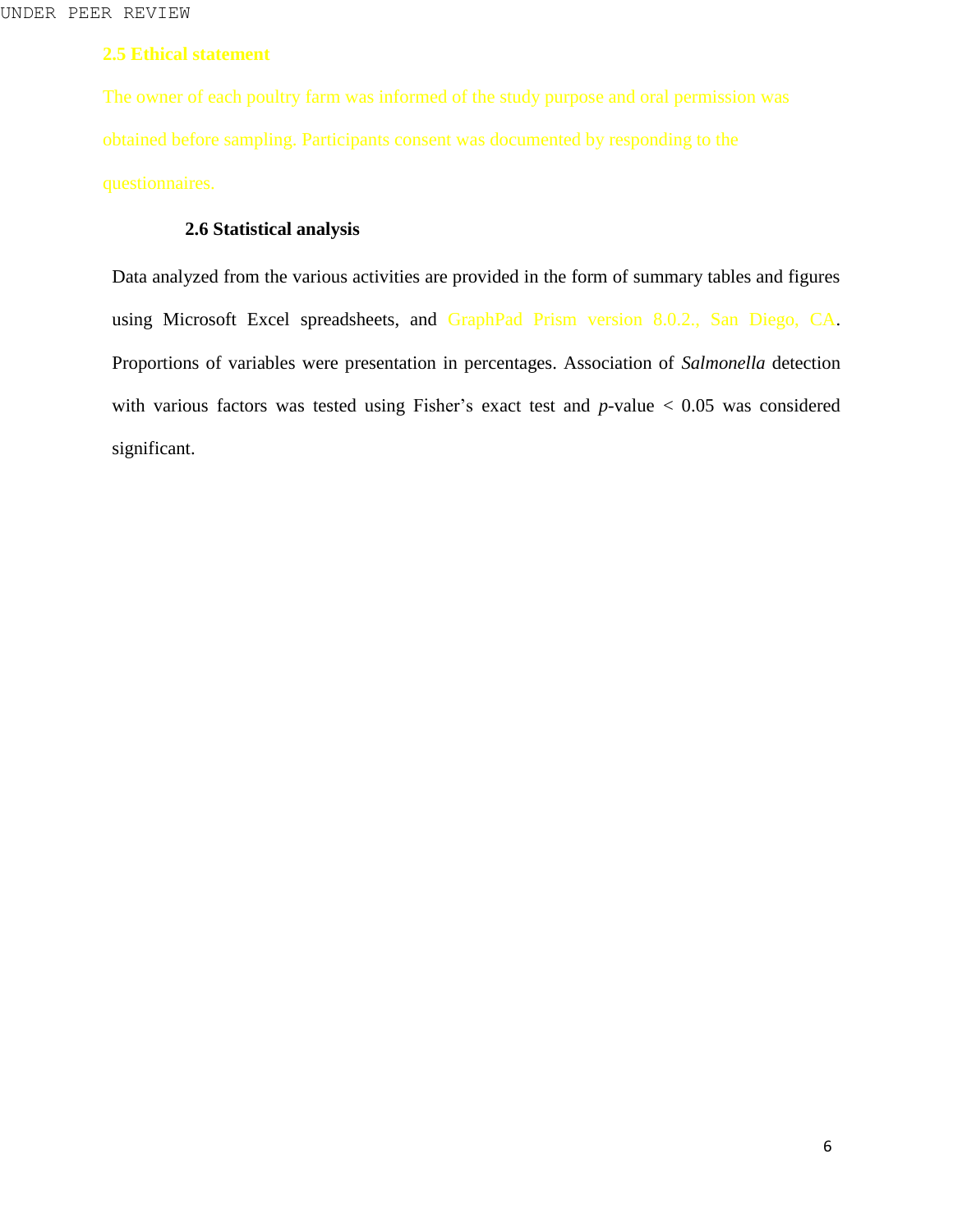### **3 Results**

### **3.1** *Salmonella* **prevalence in poultry farms**

The prevalence of *Salmonella* in this study was 13.2 % (5/38) of poultry farms with 5.3 % individual sample prevalence as shown in (Table 2). The majority of the farms housed layers grown for egg production (35/38, 92.1 %), whereas only (3/38, 7.9 %) kept broilers for meat purposes (Table 1). When flock size was stratified, it was found that the prevalence was not statistically different between the smallest  $(\leq 1000)$ , second smallest  $(1001-2000)$ , medium  $(2001-4000)$  and largest ( $\geq 4001$ ) (Table 1). There were no significant differences between the prevalence of *Salmonella* in broilers  $(1/3, 33.3 %)$  and layers  $(12/35, 34.3 %)$  ( $P = 0.97$ ). Antibiotic usage was high (35/38; 92.1 %) as they were used for various purposes. Most of the farmers lack knowledge in withdrawal periods of meat and eggs. *Salmonella* isolation in the Bomfa community was high compared to the rest of the communities studied (Table 2).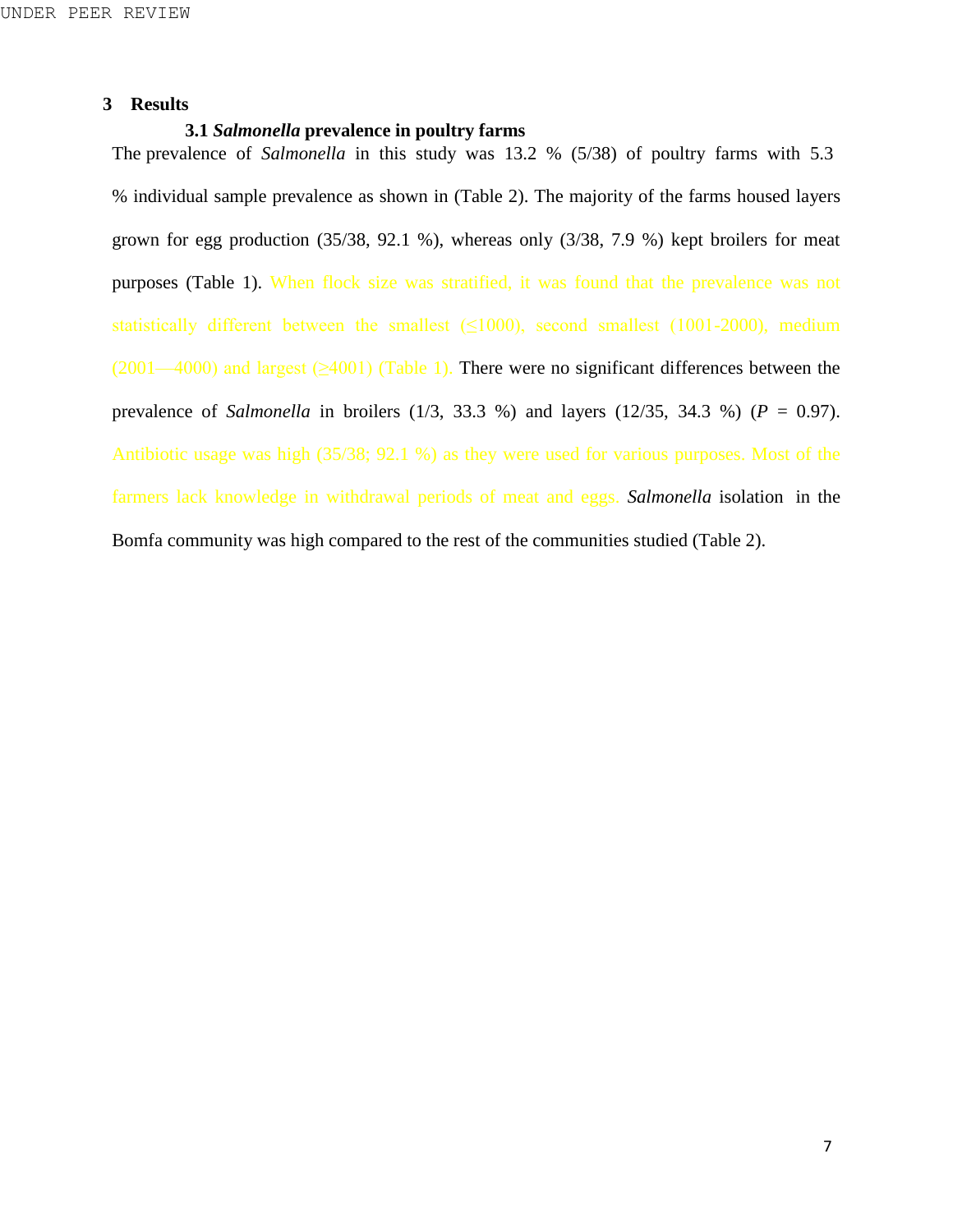| <b>Selected factor</b>         | No. of<br>farms | No. of<br><b>Salmonella</b><br>positive farms | % of farms<br>positive for<br><b>Salmonella</b> | $P-$<br>value |
|--------------------------------|-----------------|-----------------------------------------------|-------------------------------------------------|---------------|
| Bird type                      |                 |                                               |                                                 |               |
| Layers                         | 35              | 5                                             | 14.3                                            | 0.97          |
| <b>Broilers</b>                | 3               |                                               | 33.3                                            |               |
| Use of antibiotics             |                 |                                               |                                                 |               |
| Yes                            | 36              | 5                                             | 13.9                                            | 1.00          |
| N <sub>o</sub>                 | $\overline{2}$  | $\overline{0}$                                | $\overline{0}$                                  |               |
| Flock size                     |                 |                                               |                                                 |               |
| $\leq 1000$                    | 17              | $\overline{0}$                                | $\Omega$                                        | 0.035         |
| 1001-2000                      | 10              | $\overline{c}$                                | 20                                              |               |
| 2001-4000                      | 6               | $\overline{3}$                                | 50                                              |               |
| $\geq 4001$                    | 6               | $\boldsymbol{0}$                              | $\theta$                                        |               |
| Knowledge of withdrawal period |                 |                                               |                                                 |               |
| Yes                            | 9               | 3                                             | 33.3                                            | 0.123         |
| N <sub>o</sub>                 | 29              | $\overline{2}$                                | 6.9                                             |               |
| Complied with meat             |                 |                                               |                                                 |               |
| Yes                            | 13              | 1                                             | 7.7                                             | 1.00          |
| N <sub>o</sub>                 | 25              | 4                                             | 16                                              |               |
| Complied with egg              |                 |                                               |                                                 |               |
| Yes                            | 8               | 1                                             | 12.5                                            | 1.00          |
| N <sub>o</sub>                 | 30              | 4                                             | 13.3                                            |               |

# **Table1: Prevalence of** *Salmonella* **stratified by selected factors**

With 114 poultry samples analyzed, only 6 samples tested positive for *Salmonella* with over all

farm level prevalence of 13.2 % as shown in in (Table 2).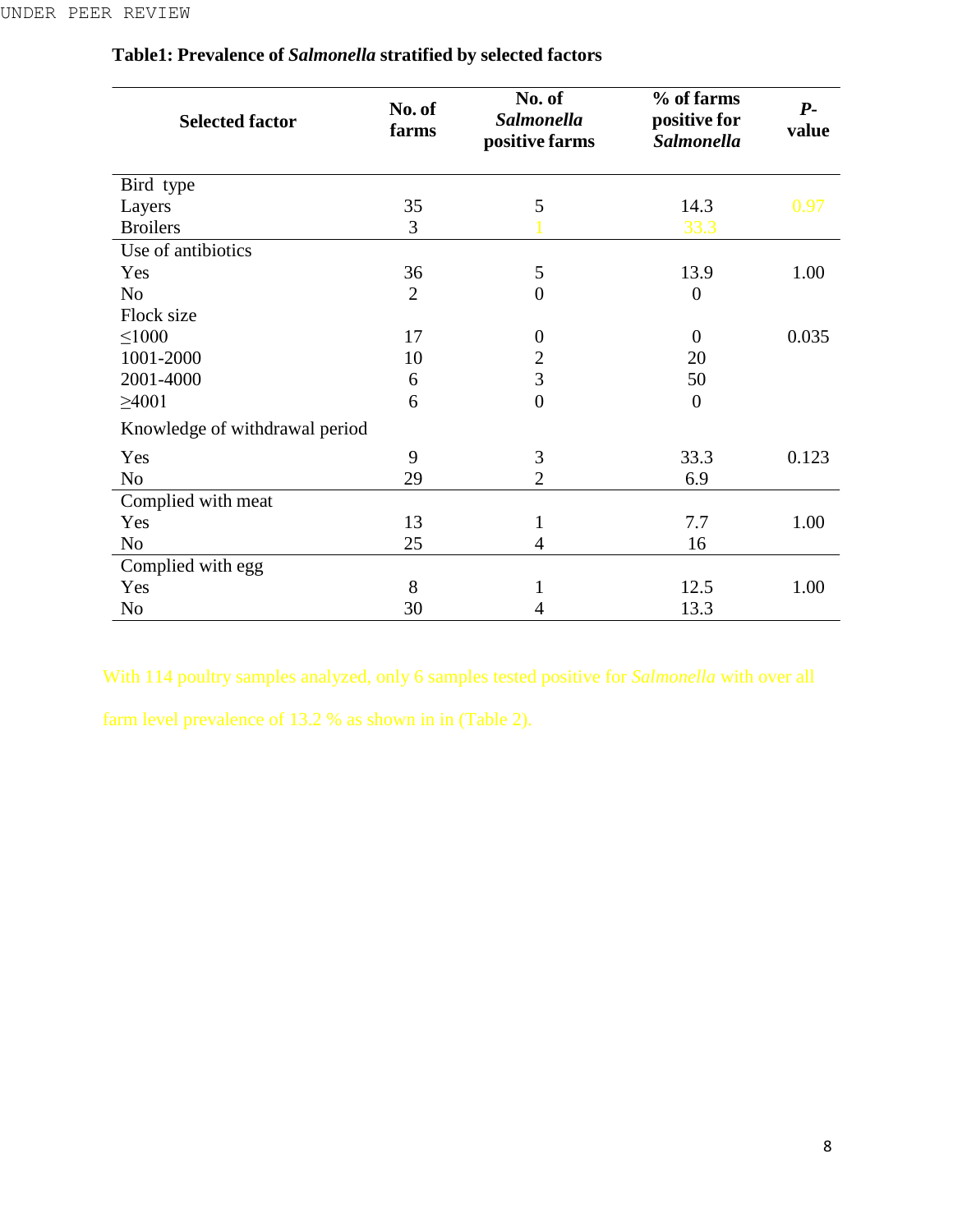| <b>Community</b> | No. of farms | No. of<br>samples | No. of<br><b>Positive</b><br>samples | $%$ of<br>positive<br>samples | $%$ of<br>positive<br>farms |
|------------------|--------------|-------------------|--------------------------------------|-------------------------------|-----------------------------|
| Bomfa            | 12           | 36                | 3                                    | 8.3                           | 16.7                        |
| <b>Ntonso</b>    | 2.           | 6                 |                                      |                               |                             |
| Nwomase          |              | 3                 |                                      |                               |                             |
| <b>Nkwanta</b>   |              |                   |                                      |                               |                             |
| Dumanafo         | 3            |                   |                                      | 11.1                          | 33.3                        |
| Safo             |              | 6                 |                                      | 16.7                          | 50                          |
| Kasem            |              |                   |                                      |                               |                             |
| Mamponteng       | 3            |                   |                                      |                               |                             |
| Asenua           |              | 15                |                                      |                               |                             |
| Asonomaso        |              | 6                 |                                      | 16.7                          | 50                          |
| Aboaso           | 3            |                   |                                      |                               |                             |
| Total            | 38           | 114               | 6                                    | 5.3                           | 13.2                        |

**Table 2: Prevalence of** *Salmonella* **in poultry farms in Kwabre East Municipality and its surrounding communities**

### **3.2 Prevalence of** *Salmonella* **in environmental samples**

*Salmonella* was also isolated from environmental samples collected from dust (n=3/38; 7.9 %), faecal (n= $2/38$ ; 5.3 %) and feed (n= $1/38$ ; 2.6 %). There were no significant differences between the proportion of *Salmonella* isolated from faecal matter, dust and feed  $(p=0.864)$  as shown in Figure 1.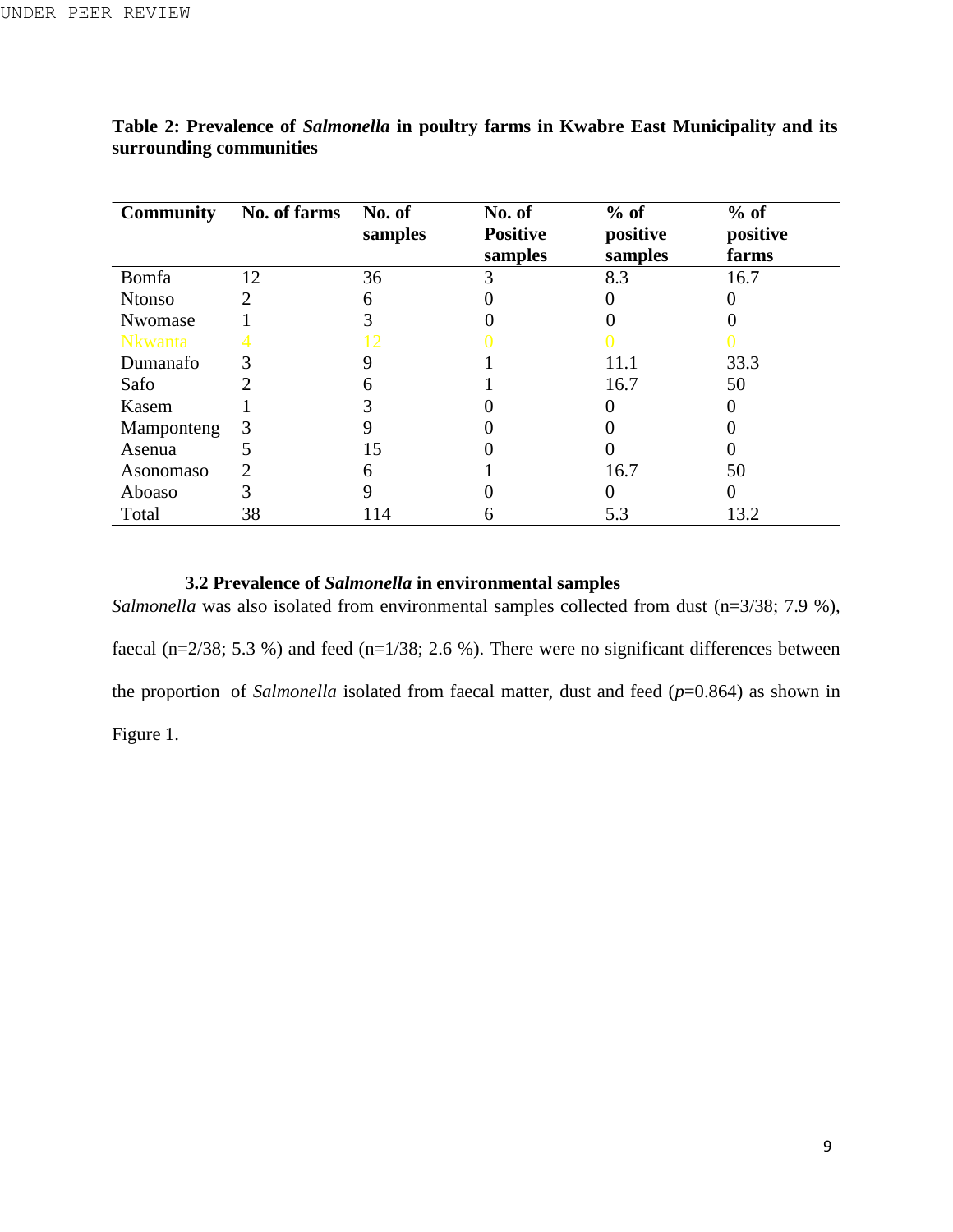

### **3.3 Antimicrobial application on farms**

Most of the poultry farmers in the municipality used antibiotics for various purposes, including prevention and treatment. The commonest antibiotic used by farmers was doxycycline (n=14; 36.8 %) followed by amoxicillin (n=9; 23 % and enrofloxacin (n=3; 7.9 %) among others. No farm owner had used antimicrobials as feed additives in the catchment area. All farm owners, however, used antimicrobials for therapeutic or prophylactic purposes, especially when one or more birds are sick in the flocks. Interestingly, from the questionnaire administered to the farmers, only two farms had not used antimicrobials for the past three months with no positive sample of *Salmonella*. *Salmonella* was frequently recovered in farms that used only doxycycline (38.5 %). None of the farms which use sulphur based drugs tested positive for *Salmonella.* However, there was no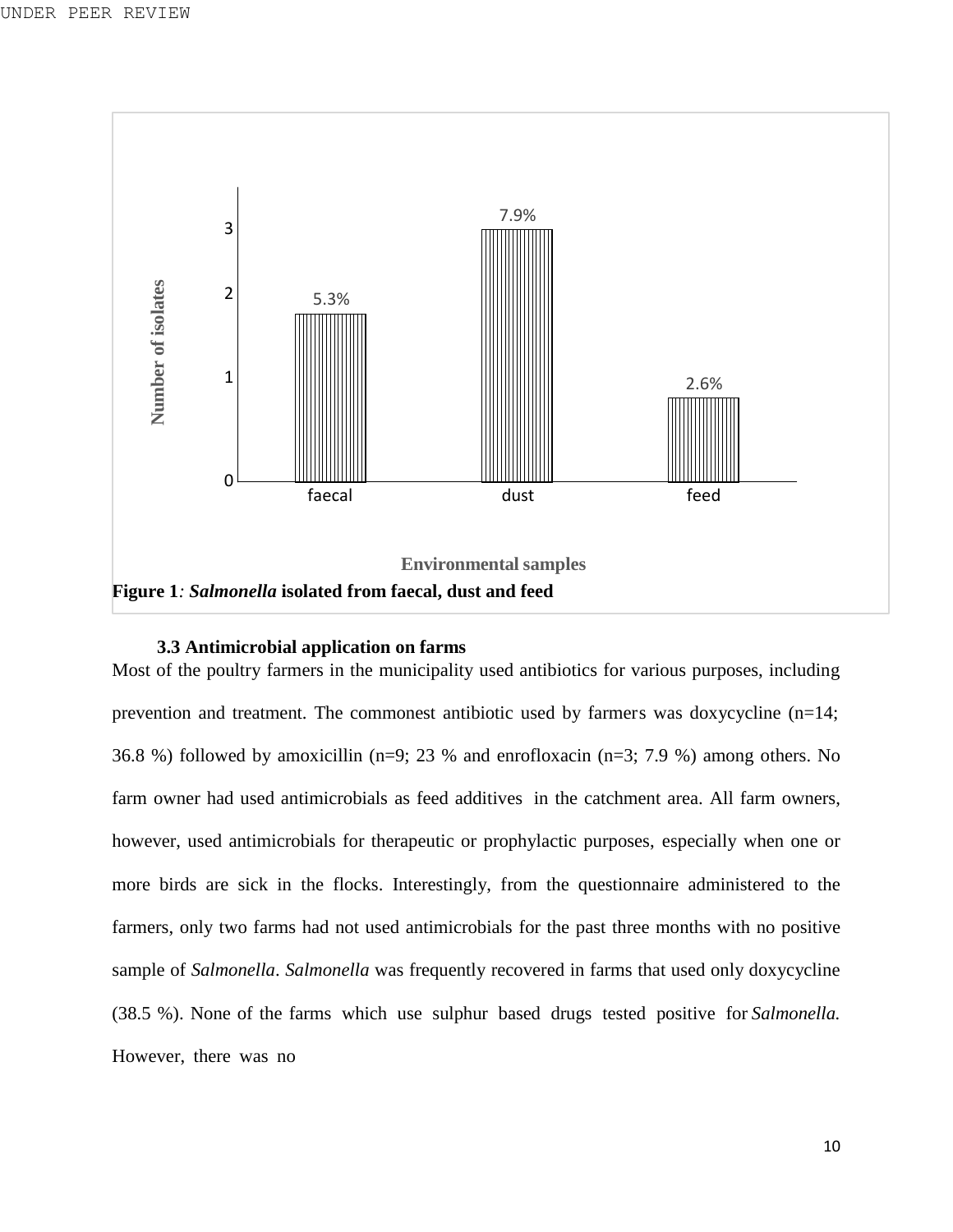significant differences between farms who used antibiotics and those that did not  $(p=1.00)$  as shown in Table1.

### **3.4 Antimicrobial sensitivity profile of** *Salmonella* **isolates**

*Salmonella* strains were tested against nine antimicrobial agents commonly used in veterinary medicine according to the questionnaire administered. All strains were resistant (6/6; 100 %) to tetracycline, but there were varied resistances to other antimicrobials. The proportion of resistance was higher for trimethoprime-sulfamethoxazole (4/6; 66.7 %) than for ampicillin (3/6; 50 %), chloramphenicol (3/6; 50 %), amoxicillin-clavulanate (3/6; 50 %), and ceftazidime (2/6; 33.3 %), cefoxitin (1/6; 16.7) and ciprofloxacin 1/6; 16.7 %) as shown in Table 4. Four (4) of the *Salmonella* isolates showed multi-drug resistance (MDR), as they showed resistance to more than three classes of antimicrobial drugs as shown in Table 3. They were resistant to antimicrobials such as chloramphenicol, cefoxitin, ampicillin, trimethoprim-sulphamethoxazole, amoxicillin-clavulanate, tetracycline and gentamicin.

**Table 3. Multi-antimicrobial resistance patter n of (≥3 classes of antimicrobials)** *Salmonella* **isolates**

| Salmonella isolate | <b>No. of isolate</b> | <b>Resistance patterns</b>   |
|--------------------|-----------------------|------------------------------|
| <b>Bo. 2 Fa</b>    |                       | CHL, SXT, AMC, TET           |
| Bo. 4 Du           |                       | CHL, FOX, AMP, SXT, AMC, TET |
| BO.4 Fe            |                       | AMP, SXT, TET                |
| <b>Bo. 30 Fe</b>   |                       | CHL, SXT, AMC, GEN, TET      |

**CHL, Chloramphenicol, SXT, Trimethoprim-sulfamethoxazole, AMP, Ampicillin, AMC, Amoxicillin-clavulanate, FOX, Cefoxitin, GEN, Gentamicin and TET, Tetracycline**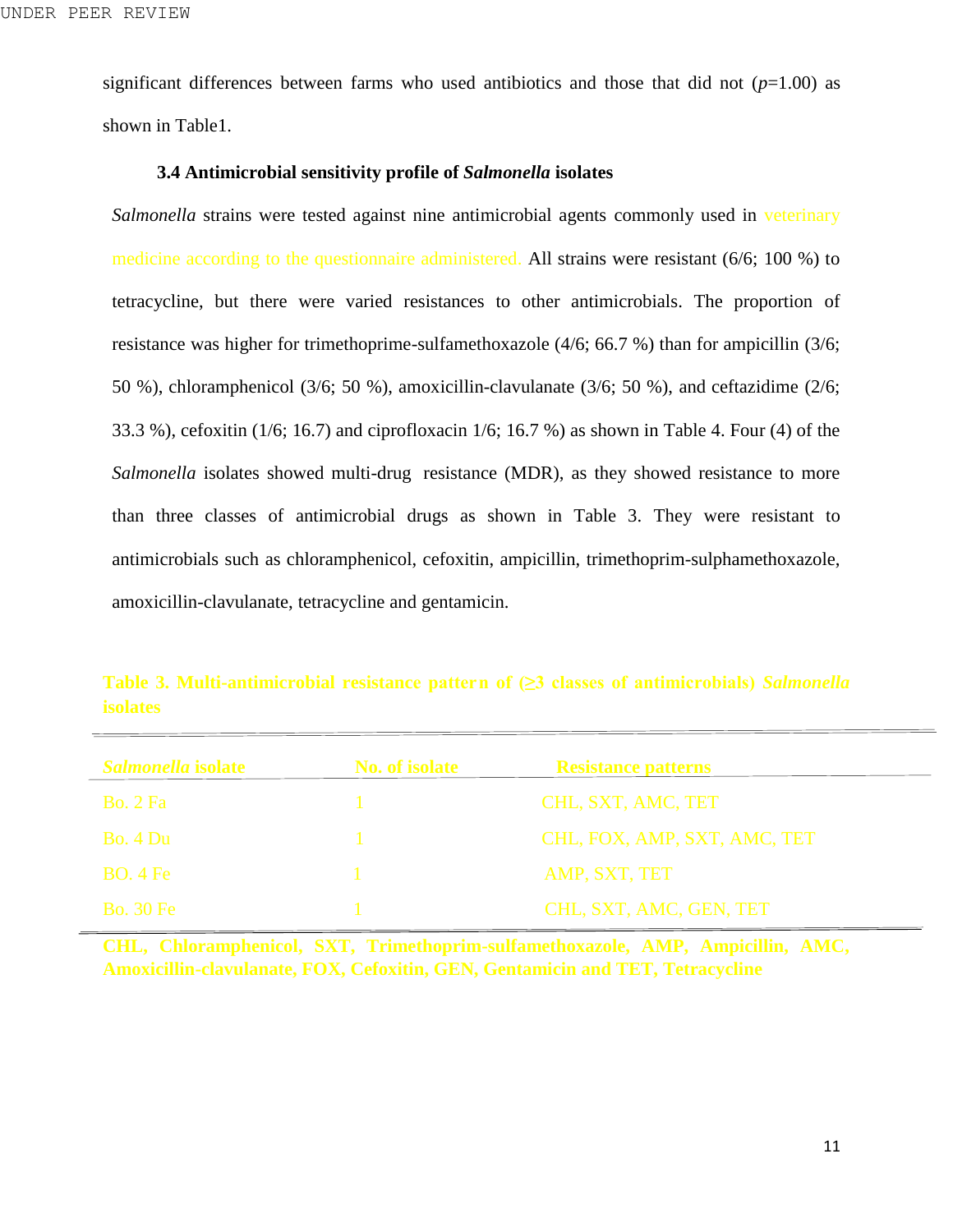| Antibiotics                   | Resistant $n$ (%) |
|-------------------------------|-------------------|
| Tetracycline                  | 6(100)            |
| Trimethoprim-sulfamethoxazole | 4(66.7)           |
| Ampicillin                    | 3(50)             |
| Amoxicillin-clavulanate       | 3(50)             |
| Chloramphenicol               | 3(50)             |
| Gentamicin                    | 2(33.3)           |
| Ceftazidime                   | 1(16.7)           |
| Ciprofloxacin                 | 1(16.7)           |
| Cefoxitin                     | 1(16.7)           |

### **Table 4: Antimicrobial resistance pattern of Salmonellae from poultry**

### **4 Discussion**

*Salmonella's* ability to colonize poultry without displaying any clinical symptoms at the farm level and the resulting contamination of poultry products and the human food chain have been known to be the key causes of human salmonellosis [14, 15]. The presence of *Salmonella* in healthy poultry is a key risk factor for potential human salmonellosis outbreaks and epidemiological studies have shown the enormous contribution of infected poultry products to human salmonellosis [1, 16].

In addition, studies show that human salmonellosis can be reduced if adequate control measures involving vaccination, improved biosecurity and surveillance targeting different serovars in poultry are taken [15, 16].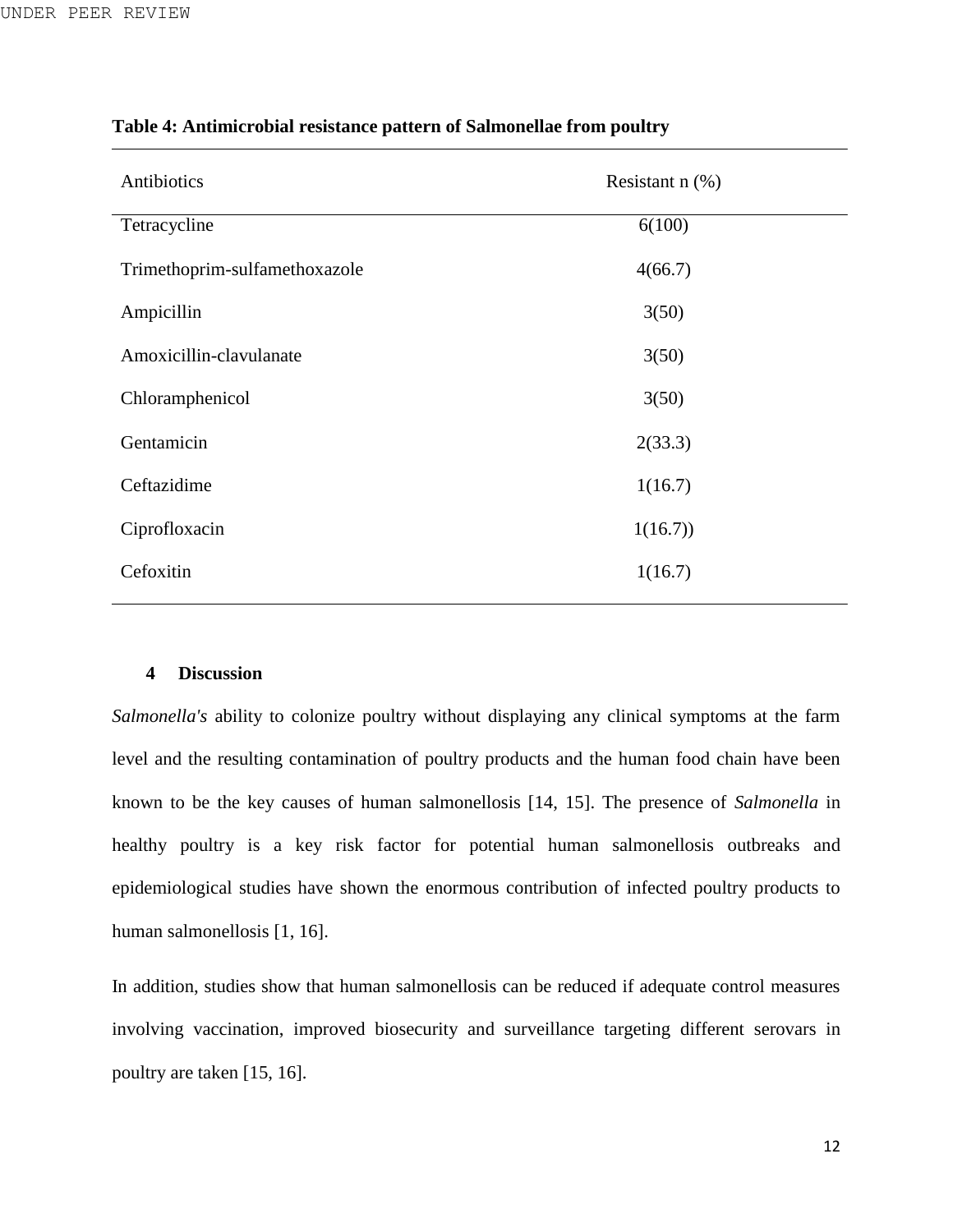The sample and farm level prevalence of *Salmonella* in this study was 5.3 % and 13.2 % respectively. Previous studies conducted by Andoh *et al*. [6], reported 25 % and 50.9 % prevalence of *Salmonella* in Accra and Kumasi respectively. El-sharkawy *et al*. [17], in a similar study reported 41 % prevalence of *Salmonella* in Egypt. The exact reason for this difference is hazy; this difference could be due to the choice of farm and the methodology employed. It is also possible that the low prevalence of *Salmonella* in the present study compared with earlier studies could also be due to improved biosecurity measures, regular surveillance and high usage of antimicrobial agents for various reasons. Another noteworthy reason for this lowprevalence could be the fact that most of the farms sampled were small-scale farms holding small number of birds unlike large commercial poultry farms where they keep thousands of birds and the feeding and management associated with intensification allows easy dissemination of the *Salmonella* within the farm. Our finding is in concordance with previous report where large farms were significantly linked with high prevalence of *Salmonella* as compared to medium and small-scale farms [18]. Bomfa reported the highest number of *Salmonella* in the municipality. This may be due to the high number of poultry farms examined compared to other communities as well as inadequate biosecurity measures in the community. Cross contamination amongst farms may have also contributed significantly to this rise in prevalence since the farms were close to each other.

The data also show high prevalence of *Salmonella* in layers than in broilers. This may be due to vertical transmission of *Salmonella* during egg laying.

Our study isolated more *Salmonella* from dust as compared with poultry droppings and feed; this affirms the report by Carrique-Mas and Davies [19], who said it is easier to isolate *Salmonella* from dust than from faeces. In previous study, Andoh *et al.* [6], reported high prevalence in faecal matter as compared with poultry feed and dust. Indeed, there was no significant differences between the

13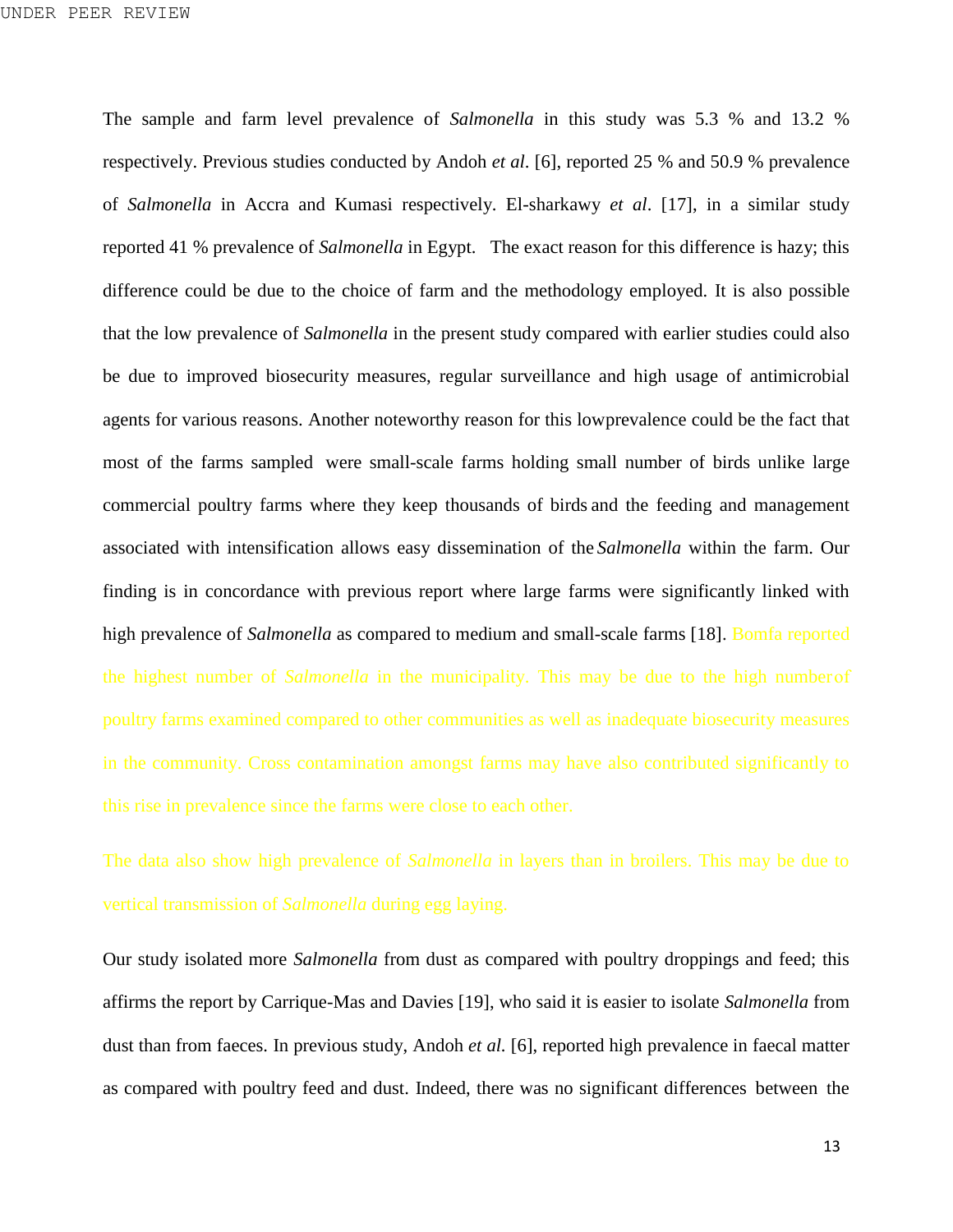frequencies of isolation in the three environmental samples sampled. In contrast, the low prevalence of *Salmonella* in the feed could be due to enhanced biosecurity measures at the feed processing plant. The frequent administration of antimicrobial agents at farm level could be the reason for the low prevalence of *Salmonella* in faecal matter.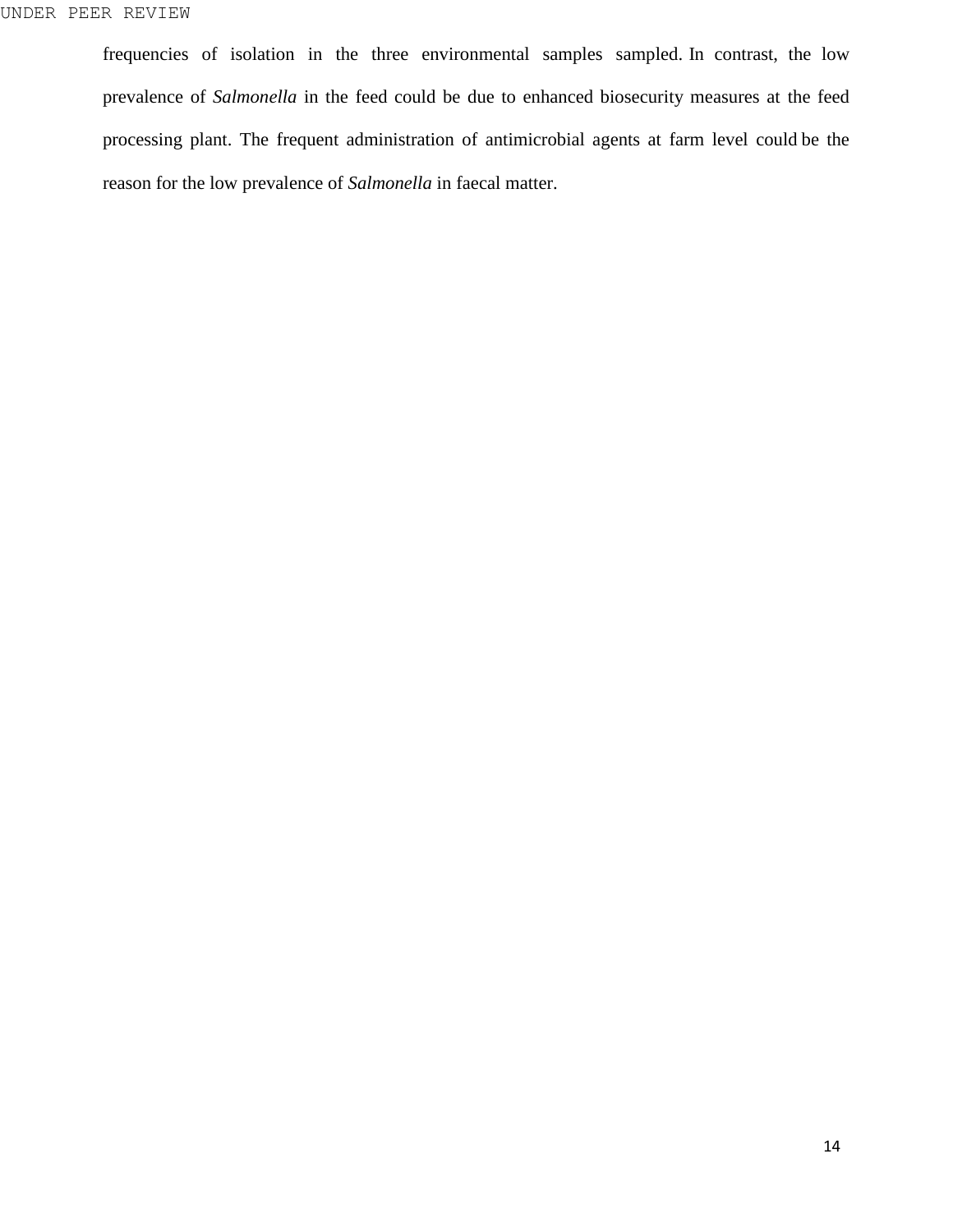*Salmonella* resistance to antimicrobials is a normal evolutionary process, butit is accelerated by the selective pressure exerted by the widespread use of antimicrobial drugs, which increased the risk of emergence of antibiotic resistance strains. As a result, a reduction in the effectiveness of several classes of antibiotics for treating infections in humans and livestock is becoming a major problem worldwide [20]. **The use of antimicrobials as growth promoters create a selective pressure resulting in bacterial mutation and transference of resistance genes selecting emerging serovars responsible for outbreaks in humans.**

High resistance of *Salmonella* isolates to tetracycline observed in this study could be due to the extensive andindiscriminate use of doxycycline which is in the same class with tetracycline as a growth promoter by farmers. This study contradicts similar works by Alali *et al*. [21], and Singh *et al*. [22], which reported 6.9 % and 23 % resistance to tetracycline, respectively. In contrast, *Salmonella* isolates showed high sensitivity to less commonly used antibiotics such as ceftazidime, cefoxitin and ciprofloxacin (16.7 %). Resistance in 16.7 % of the *Salmonella* strains to ciprofloxacin is concerning due to its importance in human medicine.

Multi-drug resistance (MDR) is defined as antimicrobial resistance shown by a species of microorganism to multiple antimicrobial drug classes [23]. Four isolates (4/6; 66.7 %) were confirmed as multidrug resistant *Salmonella* per the aforementioned definition. This finding conforms to Schwarz *et al*. [23], which reported over 70 % MDR *Salmonella* in Ghana. This finding however,contrasts similar work conducted in Ghana by Wilkins *et al*. [24], and Saba *et al*. [7], who found none of the *Salmonella* isolates to be multi-drug resistance (MDR). ESBL producers show less susceptibility to the quinolones and are usually multi-drug resistant (MDR) [25]. In the present study, three isolates were confirmed by double disk synergy test as phenotypic ESBL producers. These isolates showed resistance to most of the β-lactam drugs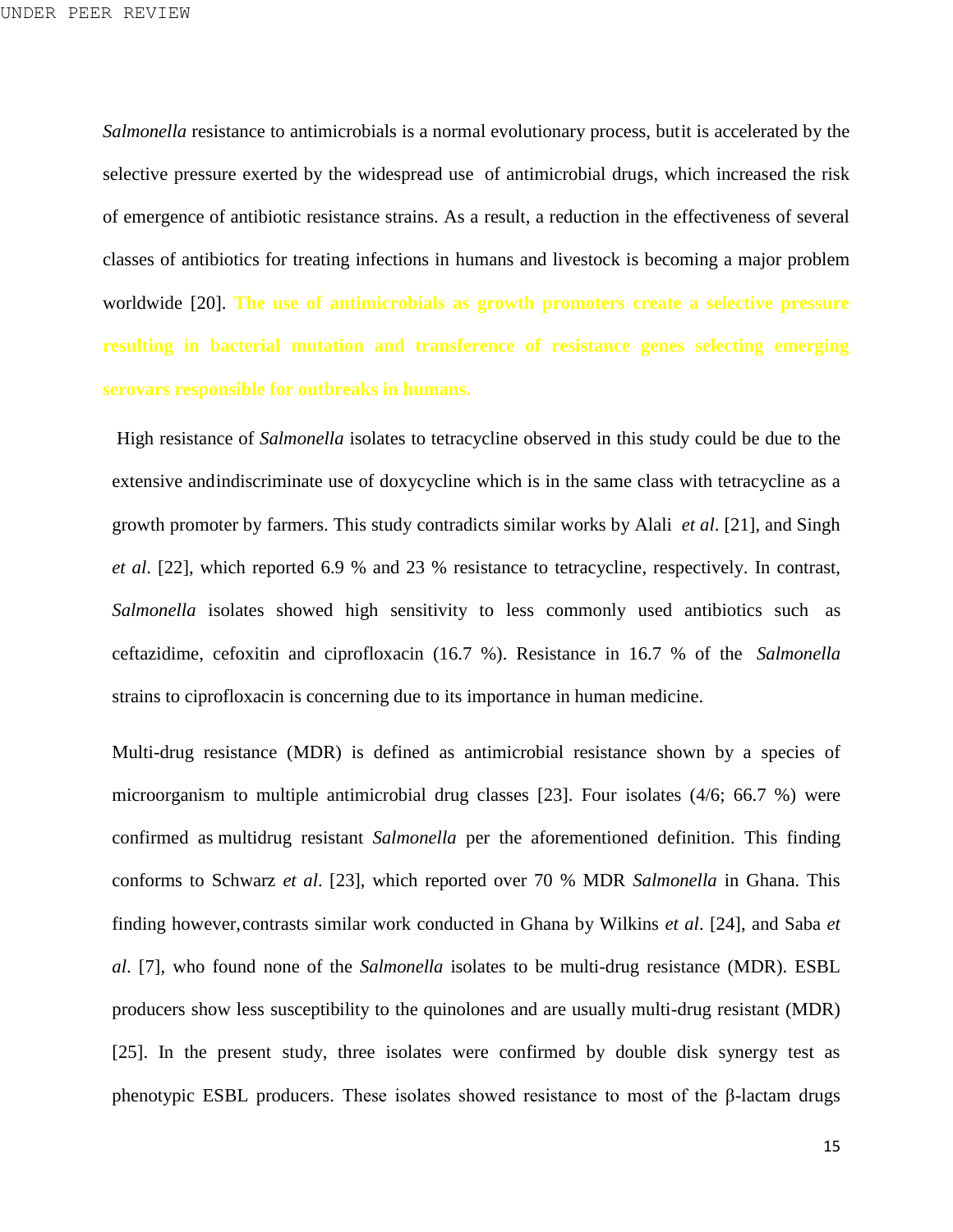used in the study. The genotypic analysis of these isolates proved negative. This finding therefore, correlates with earlier study conducted in Ghana w here no ESBL strain was found among *Salmonella* isolated from poultry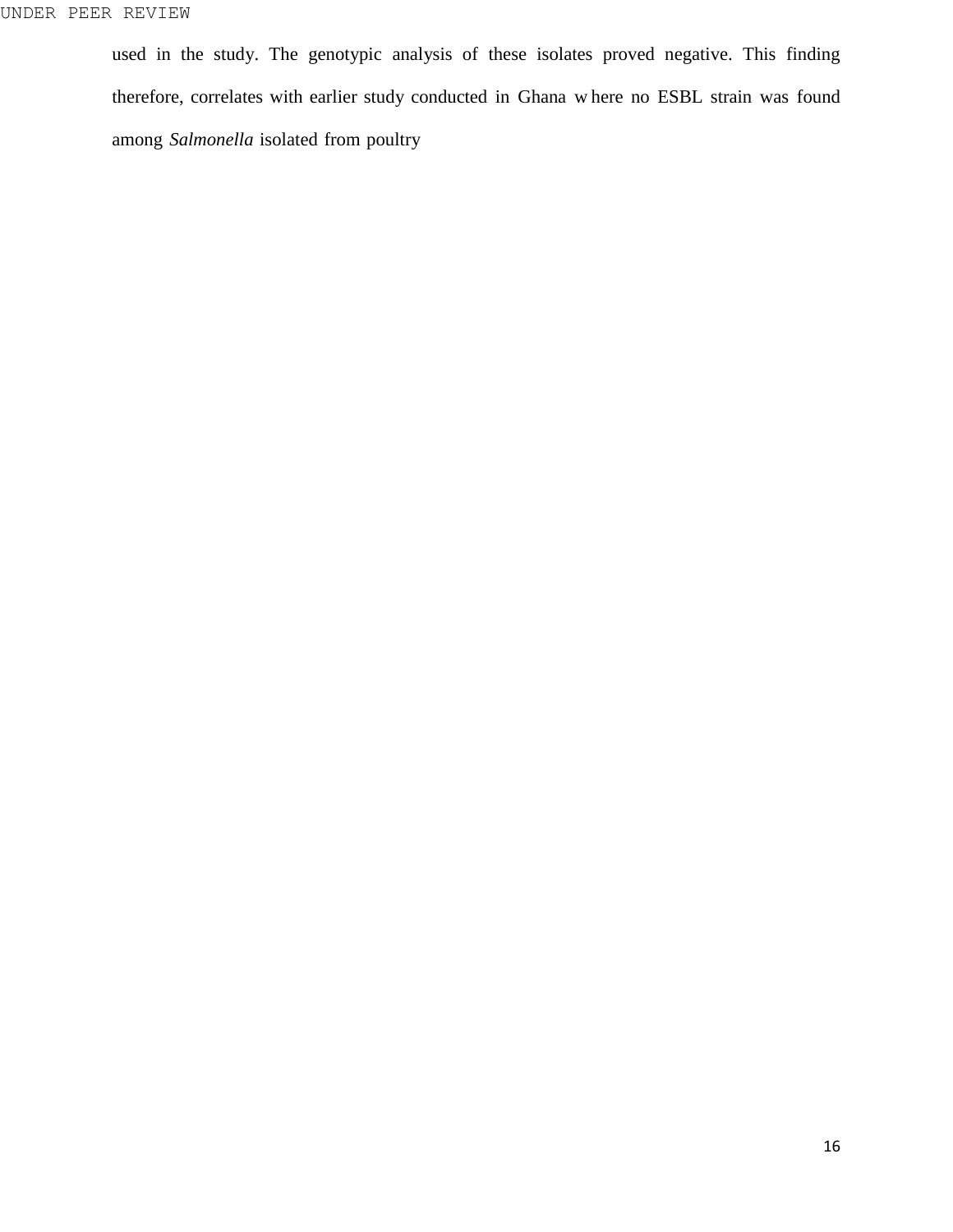[6, 26]. However, our finding contradicts earlier study in Bangladesh where ESBL producer strains were in circulation [27]. Our data also contradict earlier study conducted by Mahmood [28], in Pakistan which found three strains of *Salmonella* which showed ESBL production by double disk synergy test and were confirmed by genotyping.

### **5. Conclusion**

The presence of *Salmonella* in poultry environment and the emergence of multiple drug resistance is a major risk for poultry product contamination. Findings from this study will guide decontamination policies in targeting reduction of *Salmonella* in the poultry industry. It will be needful to also to investigate the molecular mechanisms of antimicrobial resistance and characterize the strains using molecular methods.

### **Data Availability**

All data used in the study are available in the manuscript.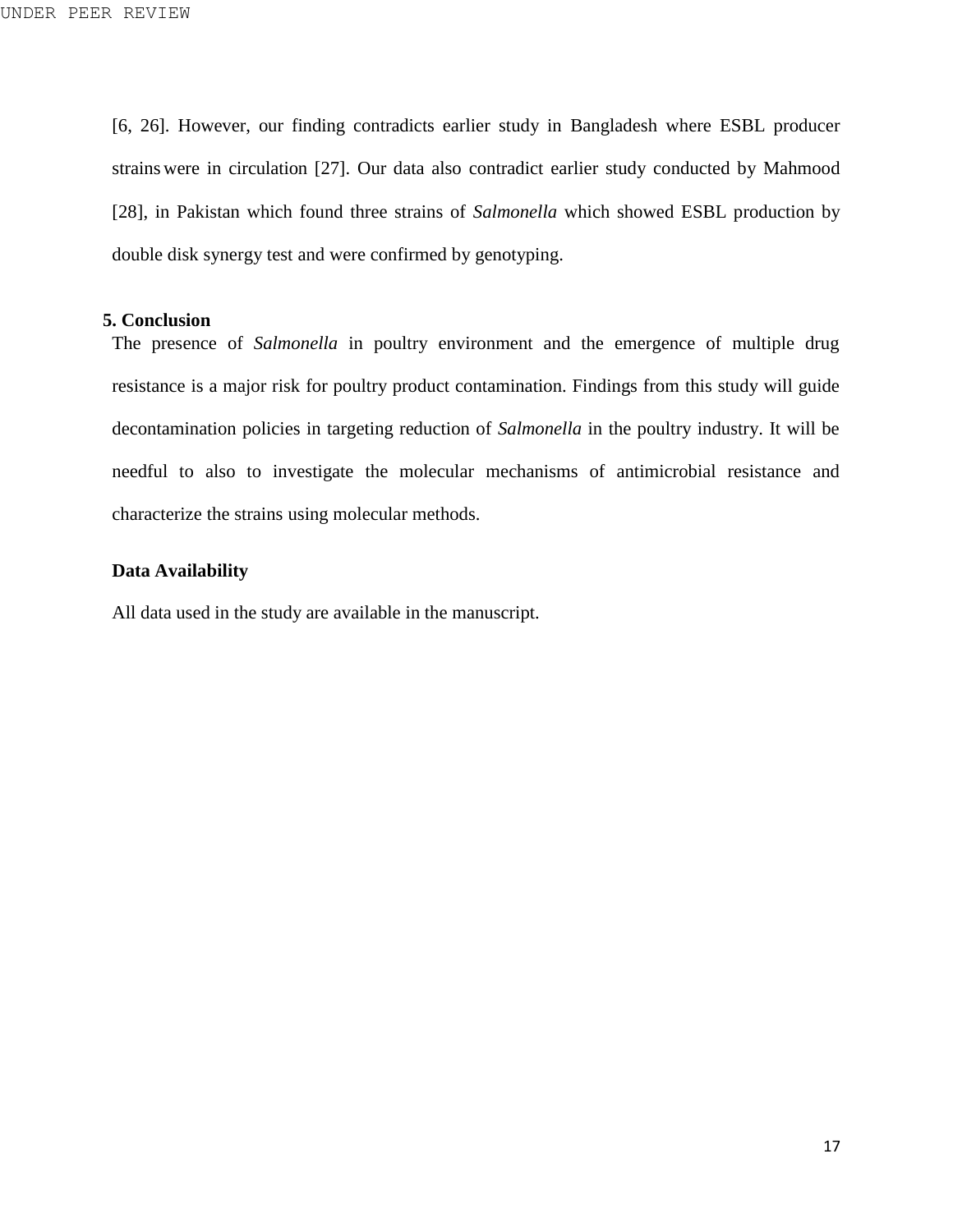### **References**

1. EFSA and ECDC (European Food Safety Authority and European Centre for Disease Prevention and Control), 2021. The European Union One Health 2019 Zoonoses Report. EFSA Journal 2021;19(2):6406, 286 pp. <https://doi.org/10.2903/j.efsa.2021.6406>

2. Antunes, P., Mourão, J., Campos, J., & Peixe, L. (2016). Salmonellosis: the role of poultry meat. *Clinical Microbiology and Infection*, *22*(2), 110–121. <https://doi.org/10.1016/j.cmi.2015.12.004>

3. Velasquez, C. G., Macklin, K. S., Kumar, S., Bailey, M., Ebner, P. E., Oliver, H. F., & Singh, M. (2018). *Prevalence and antimicrobial resistance patterns of Salmonella isolated from poultry farms in southeastern United States*. (April). <https://doi.org/10.3382/ps/pex449/4955667>

4. Zhao, S., McDermott, P. F., Friedman, S., Qaiyumi, S., Abbott, J., Kiessling, C., White, D. G. (2006). Characterization of antimicrobial-resistant Salmonella isolated from imported foods. *Journal of Food Protection*, *69*(3), 500–507. <https://doi.org/10.4315/0362-028X-69.3.500>

5. Kulasooriya, G. D. B. N., Amarasiri, M. K. U. T., Abeykoon, A. M. H., & Kalupahana, R. S. (2019). *Salmonella, Campylobacter and Escherichia coli* in raw chicken meat, chicken products and cooked chicken in retail markets in Kandy, Sri Lanka. *Sri Lanka Veterinary Journal*, *66*(1), 19. https://doi.org/10.4038/slvj.v66i1.33

6. Andoh, L. A., Dalsgaard, A., Obiri-Danso, K., Newman, M. J., Barco, L., & Olsen, J. E. (2016). Prevalence and antimicrobial resistance of Salmonella serovars isolated from poultry in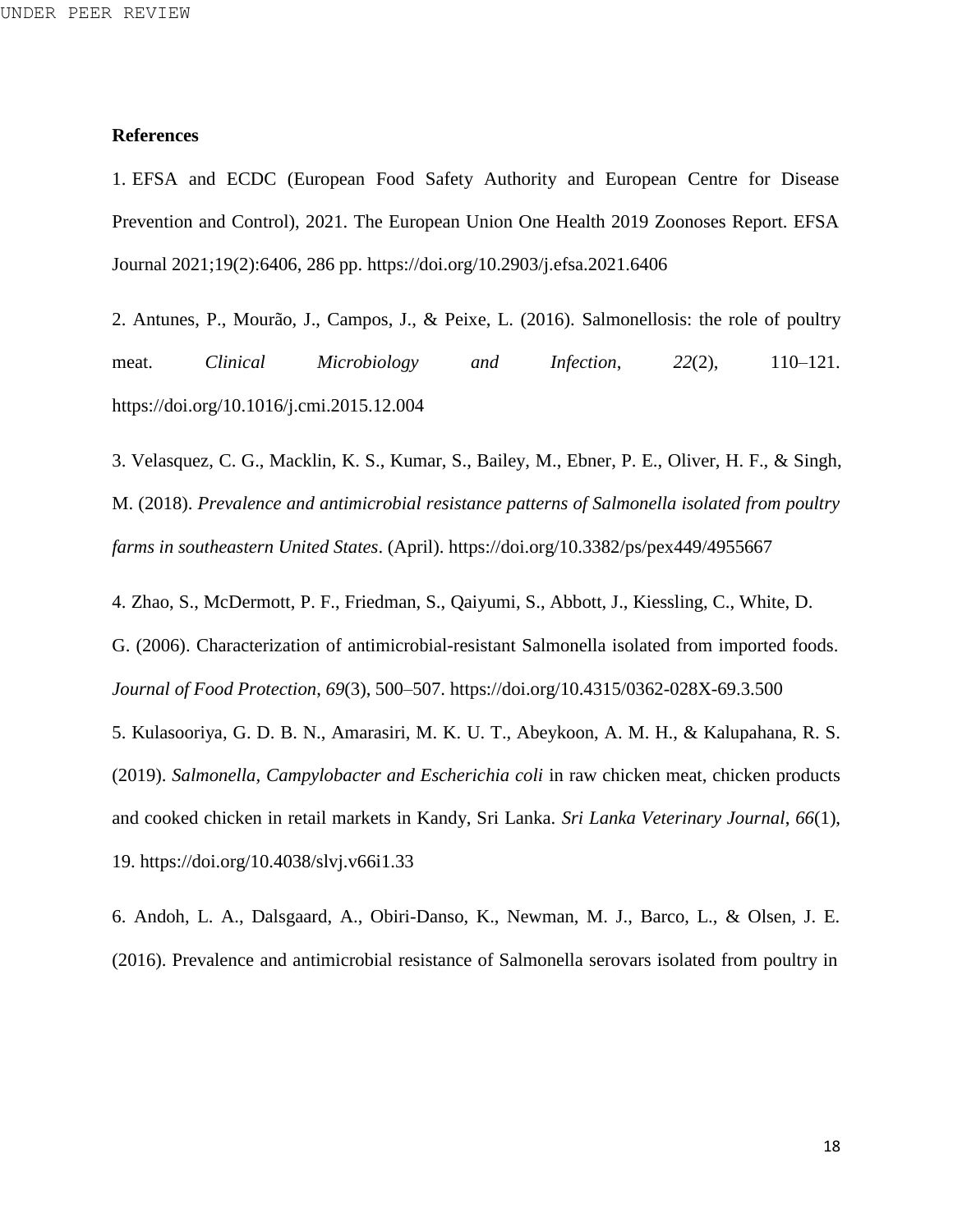Ghana. *Epidemiology and Infection*, *144*(15), 3288–3299. <https://doi.org/10.1017/S0950268816001126>

7. Saba, C. K. S., Escudero, J. A., Herrera-León, S., Porrero, M. C., Suárez, M., Domínguez, L., … Gonzalez-Zorn, B. (2013). First identification of Salmonella Urbana and Salmonella Ouakam in humans in Africa. *Journal of Infection in Developing Countries*, *7*(10), 691–695. https://doi.org/10.3855/jidc.3548

8. Gradel, K. O., Andersen, J., & Madsen, M. (2002). Comparisons of sampling procedures and time of sampling for the detection of *Salmonella* in Danish infected chicken flocks raised in floor systems. *Acta Veterinaria Scandinavica*, *43*(1), 21–30. https://doi.org/10.1186/1751-0147-43-

9. International Organization for Standardization. ISO 6579:2002/Amd 1:2007. Detection of *Salmonella* spp. in animal faeces and in environmental samples from the primary production stage, amendment 1, annex D. In Microbiology of Food and Animal Feeding Stuffs. Horizontal Method for the Detection of *Salmonella* spp. International Organization for Standardization, (2007). Geneva, Switzerland

10. Park, S. H., Aydin, M., Khatiwara, A., Dolan, M. C., Gilmore, D. F., Bouldin, J. L., Ricke, S. C. (2014). Current and emerging technologies for rapid detection and characterization of Salmonella in poultry and poultry products. *Food Microbiology*, *38*, 250–262. <https://doi.org/10.1016/j.fm.2013.10.002>

11. CLSI M100-ED28 (2018). Performance Standards for Antimicrobial Susceptibility Testing, 28th Edition

12. Chessbrough M. (2006). District laboratory practice in tropical countries (Part2)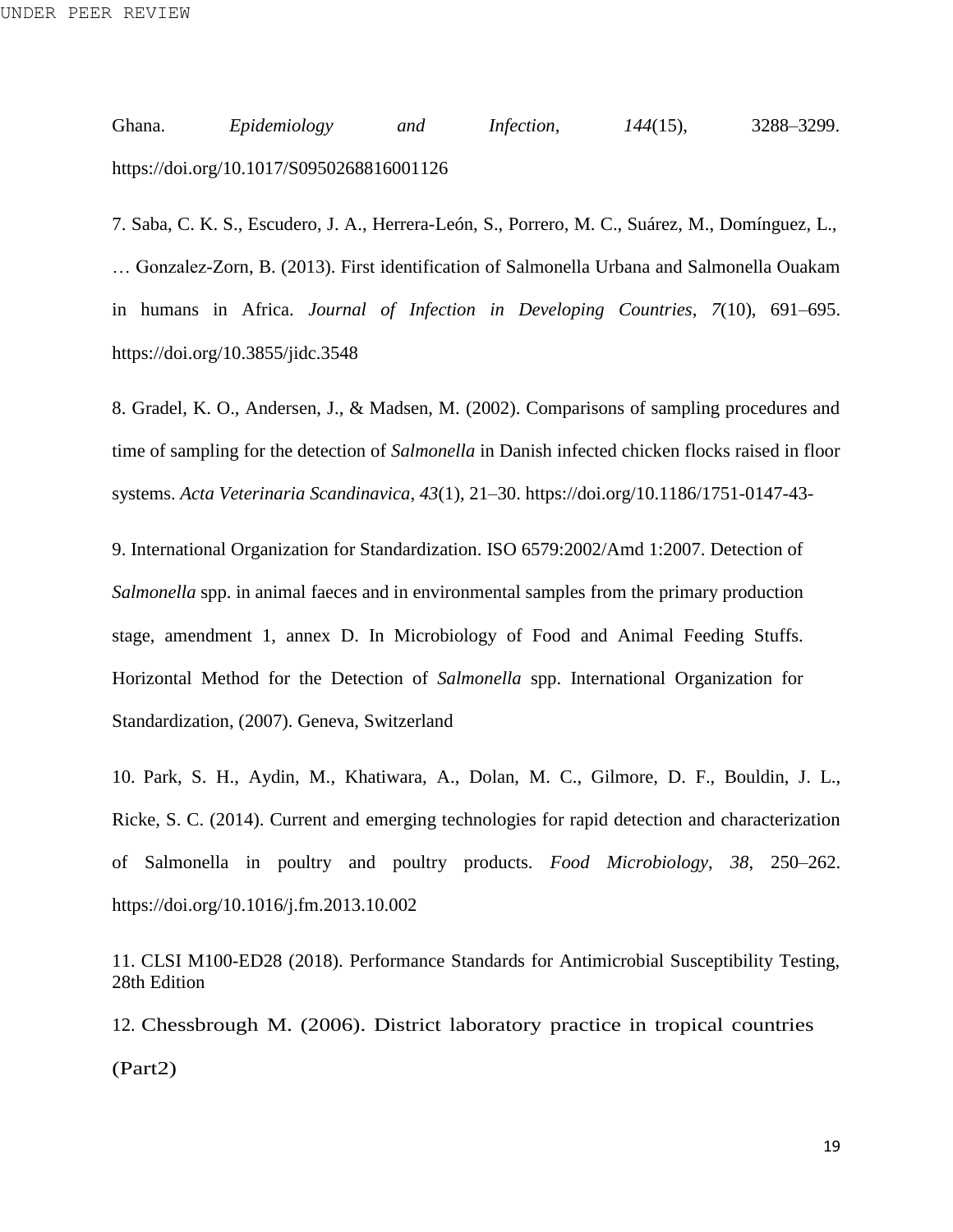Second edition, Cambridge University Press, pp 23.

13. Butaye, P., Michael, G. B., Schwarz, S., Barrett, T. J., Brisabois, A., & White, D. G. (2006). The clonal spread of multidrug-resistant non-typhi Salmonella serotypes. *Microbes and Infection*, *8*(7), 1891–1897. <https://doi.org/10.1016/j.micinf.2005.12.020>

14. Cosby, D. E., Cox, N. A., Harrison, M. A., Wilson, J. L., Buhr, R. J., & Fedorka-cray, P. J. (2015). *Salmonella and antimicrobial resistance in broilers: A review*

15. Hugas, M., & Beloeil, P. A. (2014). Controlling salmonella along the food chain in the European Union - Progress over the last ten years. *Eurosurveillance*, *19*(19), 1–4. <https://doi.org/10.2807/1560-7917.ES2014.19.19.20804>

16. El-Sharkawy, H., Tahoun, A., El-Gohary, A. E. G. A., El-Abasy, M., El-Khayat, F., Gillespie, TEl-Adawy, H. (2017). Epidemiological, molecular characterization and antibiotic resistance of Salmonella enterica serovars isolated from chicken farms in Egypt. *Gut Pathogens*, *9*(1).<https://doi.org/10.1186/s13099-017-0157-1>

17. Adesiyun A, Webb L, Musai L, Louison B, Joseph G, Stewart-Johnson A, Samlal S, Rodrigo S. Survey of *Salmonella* contamination in chicken layer farms in three Caribbean countries. J Food Prot. 2014; 77(9):1471–80

18. Carrique-Mas, J. J., & Davies, R. H. (2008). Sampling and bacteriological detection of Salmonella in poultry and poultry premises: a review. *OIE Revue Scientifique et Technique*. Office International des Epizootes.<https://doi.org/10.20506/rst.27.3.1829>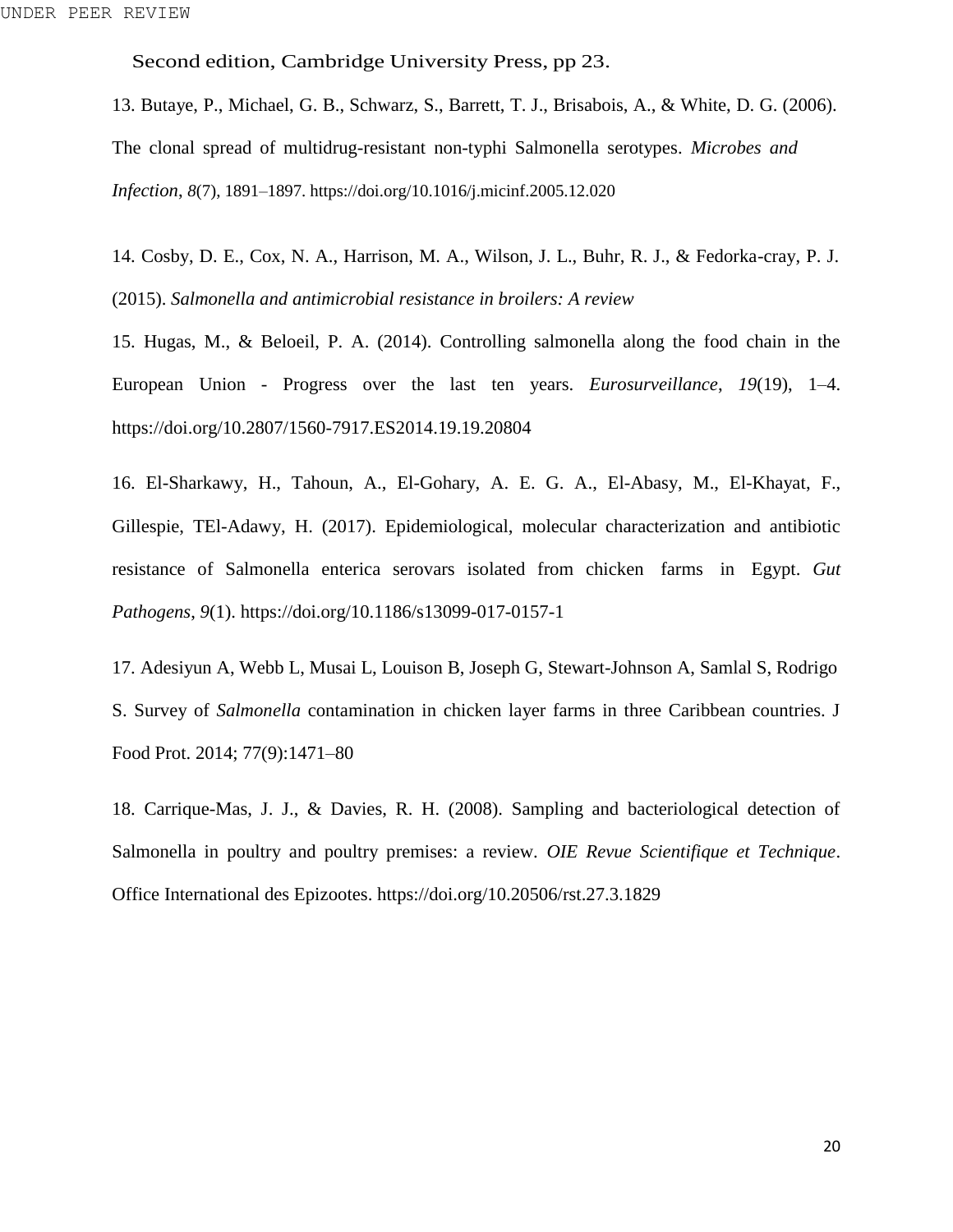19. Gilchrist MJ, Greko C, Wallinga DB et al (2007). The potential role of concentrated animal feeding operations in infectious disease epidemics and antibiotic resistance. Environ Health Perspect 115:313–316

20. Alali, W. Q., S. Thakur, R. D. Berghaus, M. P. Matin, and W. A. Gebreyes. 2010. Prevalence and distribution of *Salmonella* in organic and conventional broiler poultry farms. Foodborne Pathog. Dis. 00:1–9.

21. Singh, R., A. S. Yadav, V. Tripathi, and R. P. Singh. 2013. Antimicrobial resistance profile of *Salmonella* present in poultry and poultry environment in north India. Food Control. 33:545548.

22. Schwarz, N. G., Sarpong, N., Hünger, F., Marks, F., Acquah, S. E. K., Agyekum, A., Adu-Sarkodie, Y. (2010). Systemic bacteraemia in children presenting with clinical pneumonia and the impact of non-typhoid salmonella (NTS). *BMC Infectious Diseases*, *10*. <https://doi.org/10.1186/1471-2334-10-319>

23. Wilkens, J., Newman, M. J., Commey, J. O., & Seifert, H. (1997). Salmonella bloodstream infection in Ghanaian children. *Clinical Microbiology and Infection*, *3*(6), 616–620. https://doi.org/10.1111/j.1469-0691.1997.tb00467.x

24. Hasman, H., Mevius, D., Veldman, K., Olesen, I., & Aarestrup, F. M. (2005). Β-Lactamases among extended-spectrum β-lactamase (ESBL)-resistant Salmonella from poultry, poultry products and human patients in The Netherlands. *Journal of Antimicrobial Chemotherapy*, *56*(1), 115–121. https://doi.org/10.1093/jac/dki190

25. Dekker, D., Eibach, D., Boahen, K. G., Akenten, C. W., Pfeifer, Y., Zautner, A. E., May, J. (2019). Fluoroquinolone-Resistant Salmonella enterica, Campylobacter spp., and Arcobacter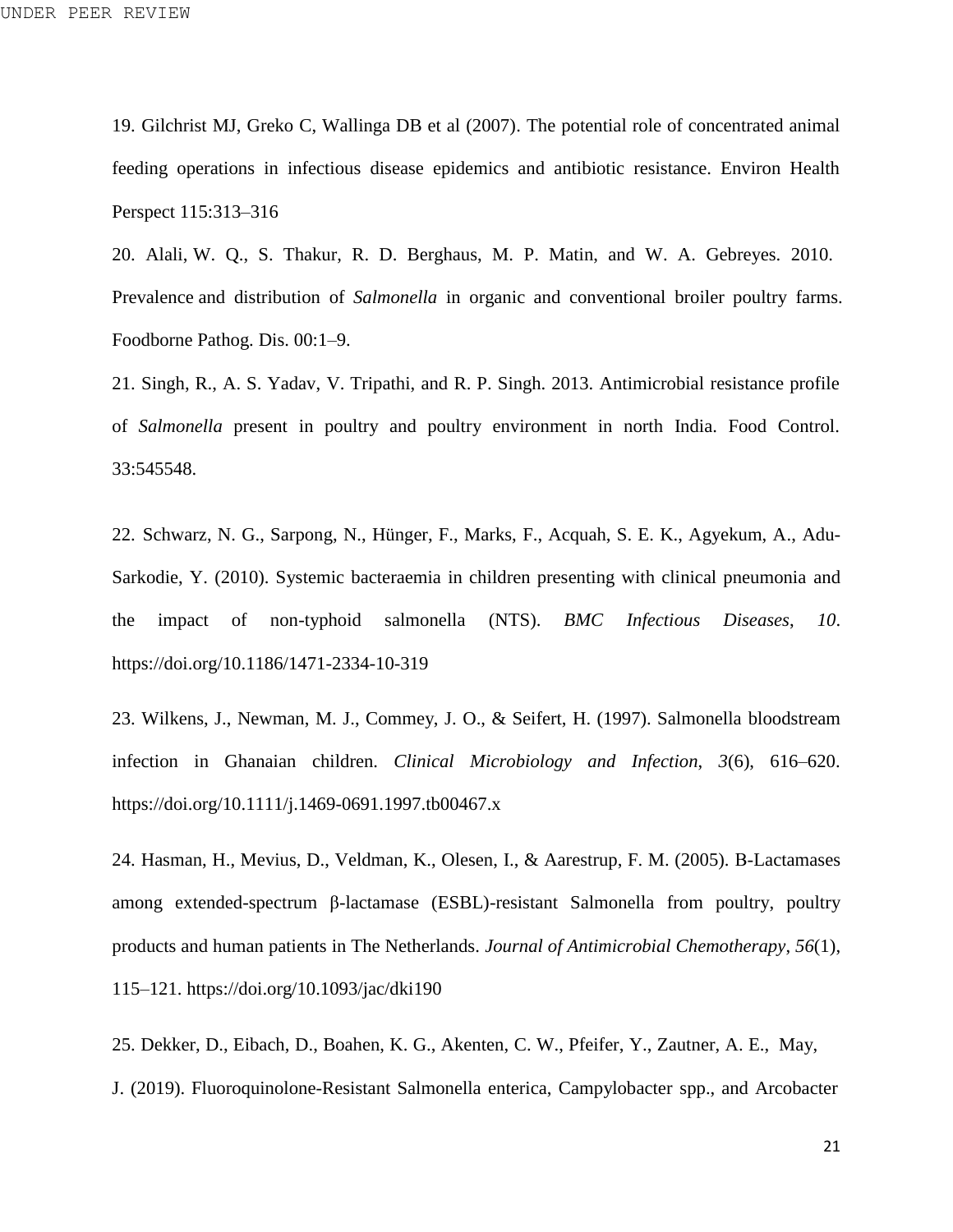butzleri from Local and Imported Poultry Meat in Kumasi, Ghana. *Foodborne Pathogens and*